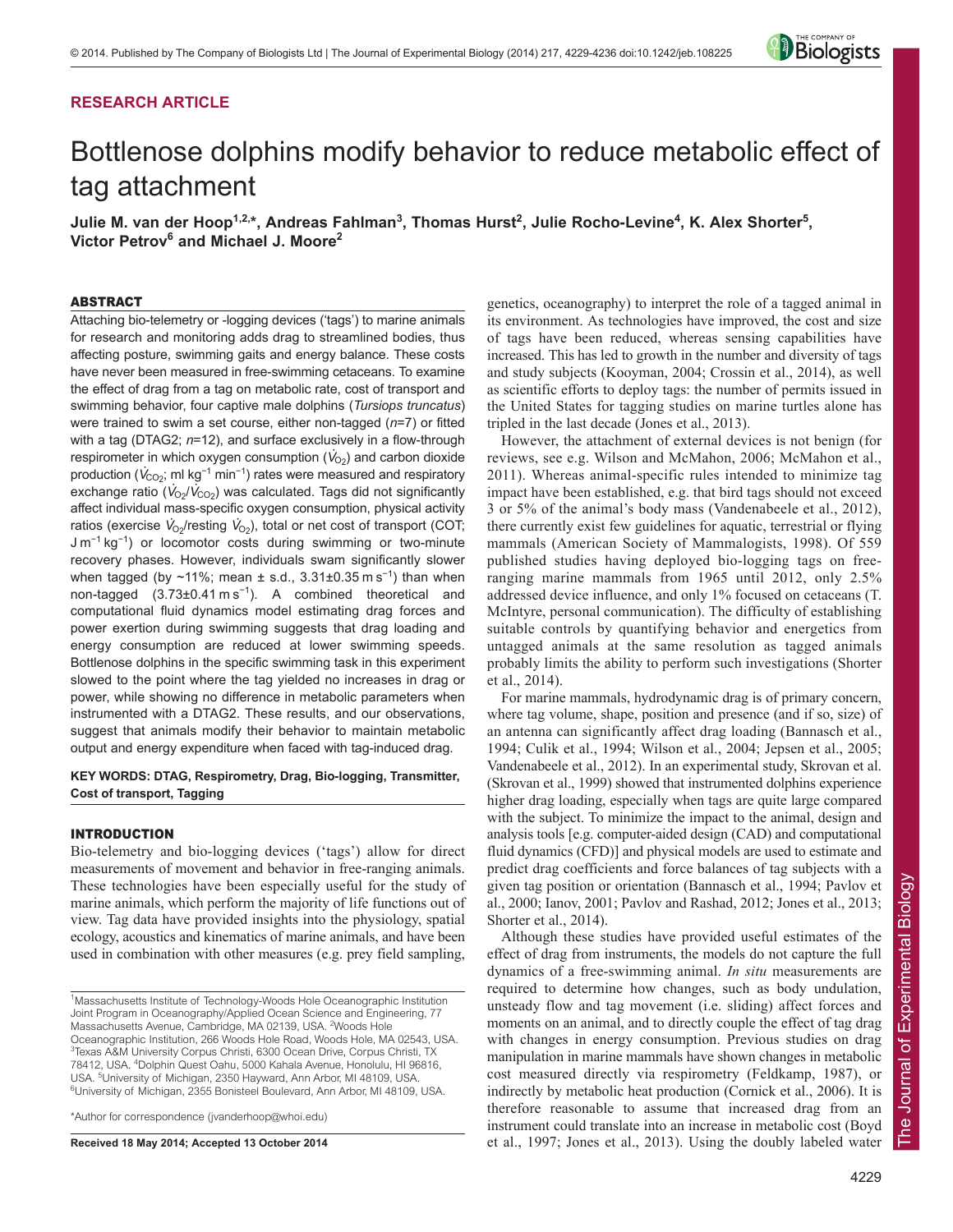|                                                                 | <b>List of symbols and abbreviations</b> |
|-----------------------------------------------------------------|------------------------------------------|
| $A_{\rm w}$                                                     | wetted surface area                      |
| BP                                                              | barometric pressure                      |
| $C_{\rm D}$                                                     | profile drag coefficient                 |
| <b>COT</b>                                                      | cost of transport                        |
| $COT_{min}$                                                     | minimum cost of transport                |
| COT <sub>net</sub>                                              | net cost of transport                    |
| <b>DTAG</b>                                                     | digital acoustic recording tag           |
| $D_{d}$                                                         | dolphin body drag                        |
| $D_{t}$                                                         | tag drag                                 |
| $D_{\rm T}$                                                     | total drag                               |
| $F_e$                                                           | excurrent fraction of $O2$               |
| $F_i$                                                           | incurrent fraction of $O2$               |
| LC                                                              | locomotor costs                          |
| PAR                                                             | physical activity ratio                  |
| $P_{\rm L}$                                                     | locomotory power                         |
| <b>RER</b>                                                      | respiratory exchange ratio               |
| <b>Rh</b>                                                       | relative humidity                        |
|                                                                 | speed                                    |
| $U\\ \dot{V}_{\rm CO_2} \\ \dot{V}_{\rm e}\\ \dot{V}_{\rm O_2}$ | rate of carbon dioxide production        |
|                                                                 | excurrent flow rate                      |
|                                                                 | rate of oxygen consumption               |
| <b>WVP</b>                                                      | water vapor pressure                     |
| η                                                               | efficiency                               |
| $\rho$                                                          | fluid density                            |
|                                                                 |                                          |

method, Costa and Gentry (Costa and Gentry, 1986) found an average 19% increase in oxygen consumption in female Northern fur seals at sea over a number of weeks, when wearing a tag estimated to increase drag by up to 70%. To our knowledge, no investigations of this kind have been carried out with cetaceans.

As tag designs progress (Balmer et al., 2014; Shorter et al., 2014), it is crucial to quantify the impact of a tag on the subject and to determine whether amelioration is required. Here, the modeled increase in drag created by a tag is combined with an experimental study of the energetic cost of swimming with and without a tag. A conventional drag model is used to quantify the effect of different swimming speeds and forces on power output, and to provide insight into the experimental results. It is hypothesized that the added drag from the tag will result in increased energetic output during the swimming task. This hypothesis is tested using experiments with four trained bottlenose dolphins (*Tursiops truncatus* Montagu 1821) that perform a series of swimming tasks when wearing and not wearing a bio-logging tag (Digital Acoustic Recording Tag, DTAG2; Johnson and Tyack, 2003). Metabolic parameters and swimming speed of the animals were measured to determine the energetic and behavioral effects of instrumentation on a small cetacean. This work presents an experimental design for the



direct measurement of behavioral modifications created by biologging tags on cetaceans for the first time.

## RESULTS

The conceptual model illustrates tradeoffs between swimming speed and drag forces when wearing and not wearing a tag (Fig. 1A). Individuals swam significantly slower (by 11%; *F*1,14=7.24, *P*=0.0176) when wearing a tag (mean±s.d.  $3.31 \pm 0.35$  ms<sup>-1</sup>) than when non-instrumented  $(3.73\pm0.41 \text{ m s}^{-1})$ ; Fig. 2C). No individual variation in swimming speed was detected  $(F_{3,14}=2.79, P=0.0794)$ . Because of this observed decrease in swimming speed when wearing a tag, the model predicts an average change in drag of −4.1 N (range from −13.3 to 0.4 N) or −7% (range from −20.5% to 9.3%) when instrumented (Fig. 1A, blue=tag versus black=no tag). Had individuals maintained the faster swimming speeds observed during the non-tagged trials, the modeled drag force would have increased by 10.1 N (8.2–11.6 N) or by 15% (12.9–16.3%; Fig. 1A, red). Estimates of power output between non-tagged and tagged trials at their observed speeds were not significantly different (Fig. 1B, blue, black; Student's *t*-test, *T*17=1.12, *P*=0.279). However, maintaining a faster swimming speed with the increased drag loading created by the tag would require the animal to significantly increase power output during swimming, by 29–59% (Fig. 1B, red; Student's *t*-test,  $T_{17}$ =–2.22, *P*=0.041). Slowing down to observed speeds reduced potential drag loading by 14.3 N (7.7–24.8 N) and power expenditure by 530 W (270–920 W) or 41.7% (26.8–61.5%).

During the experiment, respiratory gases were measured for four male bottlenose dolphins (Table 1) from 11 to 15 November 2012. From this, metabolic rate was calculated before, during and after the animals completed a set swimming protocol, either non-instrumented  $(n=7)$  or while wearing a DTAG2 (Fig. 3;  $n=12$ ). The number of trials per individual and the order in which they were performed are listed in Table 1. Across individuals, no significant linear trends in swimming  $V_{O_2}$  ( $P=0.130-0.581$ ;  $R^2=0.08-0.96$ ) or speed  $(P=0.147-0.465; R^2=0.21-0.59)$  with trial number were apparent.

Individuals showed no difference in oxygen consumption rate  $(V_{O_2}; \text{ml } O_2 \text{ kg}^{-1} \text{min}^{-1})$  when wearing versus when not wearing a tag during rest, swim (Fig. 2A) or two-minute recovery phases (Table 2). Oxygen consumption rates were significantly different between individuals for all phases (*F*3,14=4.85, 4.07, 9.11; *P*=0.0162, 0.0285, 0.0013, respectively). The slopes and intercepts of the respiratory exchange ratio (RER,  $\dot{V}_{02}/\dot{V}_{\text{CO}_2}$ ) throughout the recovery period did not significantly differ between tag and no-tag conditions (Table 2), and significant individual variability was evident in the slopes (*F*3,14=4.37, *P*=0.0228) but not the intercepts (*F*3,14=1.46, *P*=0.268) of the recovery RER. Measured RER values for resting (1.00±0.02)

**Fig. 1. Bio-logging tags increase the drag forces experienced by bottlenose dolphins.** (A) Envelope of the drag force (N) estimated for the four bottlenose dolphins in this study when not wearing (black) and wearing (blue) bio-logging tags across a range of swimming speeds (lines; m s<sup>-1</sup>) and for specific observed swimming speeds (dots; m s<sup>−</sup><sup>1</sup> ). Red dots reflect the predicted drag loading in the tagged condition if individuals maintained their non-tagged swimming speed. (B) Mean ± s.d. power output (W) estimated for when (blue) wearing a tag, swimming at observed speeds; and (black) not wearing a tag, swimming at observed speeds; and predicted for when (red) wearing a tag, if individuals had maintained their non-tagged swimming speed.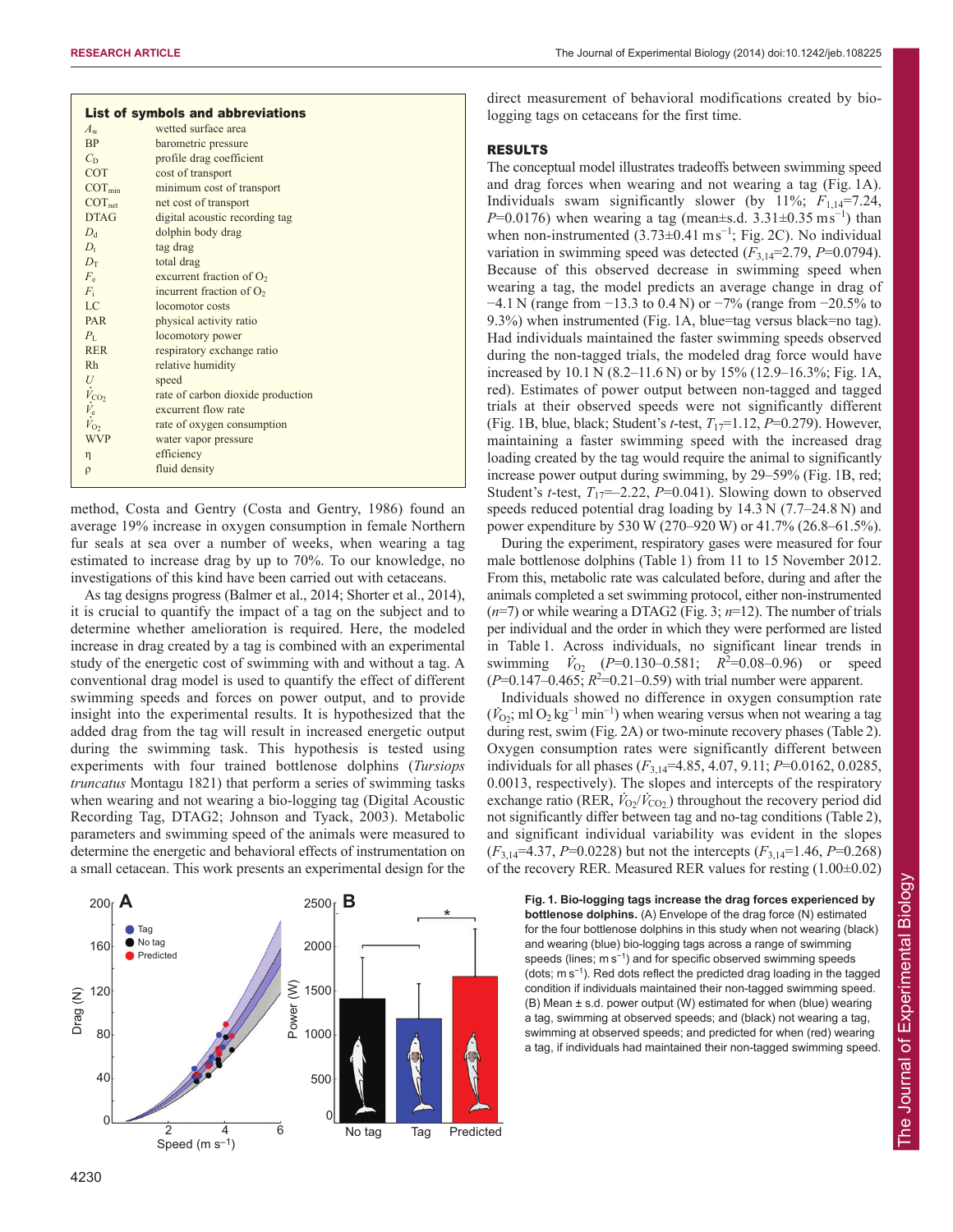

**Fig. 2. Bio-logging tags do not significantly affect the metabolic rate of bottlenose dolphins, but tagged dolphins swim at significantly lower speeds.** (A) Individual mean ± s.d. (Kolohe, blue; Liko, red; Lono, black; Nainoa, green) and marginal mean ± s.e.m. (white) oxygen consumption rates ( $V_{O2}$ ; ml O<sub>2</sub> kg<sup>-1</sup> min<sup>-1</sup>). (B) Physical activity ratios (PAR, nondimensional) measured during swimming, and (C) swimming speeds (m s<sup>-1</sup>) of four bottlenose dolphins, when not wearing and when wearing a bio-logging tag.

were significantly greater than during swimming  $(0.96\pm0.01)$ ;  $T_{36}$ =7.430, *P*<0.001); there was no significant difference in RER between swimming and recovery  $(0.97\pm0.01; T_{36}=-1.9405,$ *P*=0.060).

Whereas individuals had significantly different physical activity ratios (PAR;  $F_{3,14}$ =7.12, P=0.0039), being the energetic cost of a specific activity over the resting metabolic rate, there was no significant effect of wearing a tag (Fig. 2B, Table 2). This parameter indicates that on average the swimming task increased  $V_{O_2}$  by a factor of 2.01 $\pm$ 0.89 over resting values. Although it was expected, individual total and net cost of transport ( $\text{COT}_{\text{tot}}$ ,  $\text{COT}_{\text{net}}$ ; Jm<sup>-1</sup> kg<sup>-1</sup>) were not significantly greater when wearing  $(COT<sub>tot</sub>=1.32±0.01$ ,  $\text{COT}_{\text{net}}=0.612\pm0.095$ ) than when not wearing a tag  $(COT<sub>tot</sub>=1.18±0.12,  $COT<sub>net</sub>=0.371±0.385$ ;  $T<sub>3</sub>=1.49$ , 1.41;  $P=0.116$ ,$ 0.125, respectively; Table 2). Similarly, mean individual locomotor costs (LC) were not significantly higher in tagged  $(0.47\pm0.10)$  than in non-tagged trials  $(0.32 \pm 0.32, T_3 = 0.993; P = 0.197;$  Table 2).

Pre-exercise resting metabolic rates were measured when individuals were fasted and when they had been fed up to 6.2 kg of a mix of herring, capelin and squid, depending on the time of day. Individuals had significantly higher resting oxygen consumption rates  $(V_{02})$  when fed (*n*=28; mean±s.d. 6.65±1.73 ml O<sub>2</sub> kg<sup>-1</sup> min<sup>-1</sup>) compared with fasted ( $n=10$ ; 4.34±0.53 ml O<sub>2</sub>kg<sup>-1</sup>min<sup>-1</sup>;  $F_{1,33}=21.44$ ; *P*<0.001). There was no significant difference in RER  $(F_{1,33}=1.58;$ *P*=0.217) between fasted (0.994±0.019) and fed (1.00±0.0203) rest periods. Significant individual variability was observed in resting  $\ddot{V}_{02}$ (*F*3,33=5.45; *P*=0.0037) and RER (*F*3,33=3.38; *P*=0.0298). As such, individuals were fed during the experimental trials (*n*=19).

## **DISCUSSION**

When faced with higher drag loading, either naturally (Williams, 1989), experimentally (Cornick et al., 2006), or inadvertently (van der Hoop et al., 2014), marine mammals have been shown to (1) increase swimming effort by increasing fluke stroke rate and/or amplitude (Williams, 1989; Cornick et al., 2006; Aoki et al., 2011), (2) reduce the use of stroke-and-glide gaits (Cornick et al., 2006) and (3) alter the speed and angle of dive ascents and descents (Boyd et al., 1997; van der Hoop et al., 2014). Experiments have shown drag-attributed reductions in average swimming speed in Steller sea lions fitted with harnesses, increasing body drag by 23% (Cornick et al., 2006), and in maximum swimming speeds by attaching drag collars to bottlenose dolphins (Lang and Daybell, 1963) and wooden blocks to Antarctic fur seals (Boyd et al., 1997; Lang and Daybell, 1963).

In this work, it was expected that metabolic rate would significantly increase due to additional drag loading from wearing a tag. Instead, (1) an observed 11% reduction in swim speed when wearing the tag (Fig. 2C), (2) a lack of any significant effect on measured metabolic parameters (Fig. 2A,B) and (3) the reduced power output predicted by the model at slower swimming speeds (Fig. 1B) all suggest that tagged animals modulate their behavior to maintain energy expenditure when faced with greater drag forces. Individuals slowed to the point where the tag yielded no increases in drag or power (Fig. 1B). Similar reductions in speed have been associated with drag from tags or other instruments. Blomqvist and Amundin (Blomqvist and Amundin, 2004) found significantly reduced activity levels in tagged bottlenose dolphins, in which fast-swimming behaviors significantly increased following tag removal. Similarly, bottlenose dolphins instrumented with a particularly large tag  $(14 \text{ kg}, \sim 22\% \text{ of frontal area}; \text{Davis et})$ al., 1999) swam on average 9–10% slower than when noninstrumented (Skrovan et al., 1999), and drag collars of various diameters reduced maximum swimming speeds by 36% in bottlenose dolphins (Lang and Daybell, 1963).

**Table 1. Body sizes, resting metabolic rates and order of experimental trials**

| Individual | Length (m) | Girth(m) | Mass (kg) | Wetted surface area<br>(m <sup>2</sup> ) | Mean $\pm$ s.d. fed RMR<br>( <i>N</i> trials) | Experimental trial order<br>(N trials) |
|------------|------------|----------|-----------|------------------------------------------|-----------------------------------------------|----------------------------------------|
| Kolohe     | 2.61       | 0.44     | 186.9     | 2.3                                      | $6.33 \pm 1.54$ (7)                           | CTTCT <sub>(5)</sub>                   |
| Liko       | 2.54       | 0.40     | 160.6     | 2.2                                      | $7.95 \pm 1.49(8)$                            | CTTTCT(6)                              |
| Lono       | 2.73       | 0.47     | 249.5     | 2.9                                      | $6.96 \pm 1.39(6)$                            | TCT(3)                                 |
| Nainoa     | 2.46       | 0.41     | 165.6     | 2.2                                      | $5.22 \pm 1.43(7)$                            | CTTTC (5)                              |

Measured body length, girth (m) and mass (M, kg), calculated wetted surface area (m<sup>2</sup>), mean ± s.d. resting metabolic rate (RMR; ml O<sub>2</sub> kg<sup>-1</sup> min<sup>-1</sup>) calculated over *N* fed trials and the order of *N* experimental trials (C=Control; T=Tag) for four male bottlenose dolphins. Wetted surface area was calculated from mass as  $A_M$ =0.08 $M^{0.065}$  from Fish (Fish, 1993), based on a number of odontocete species.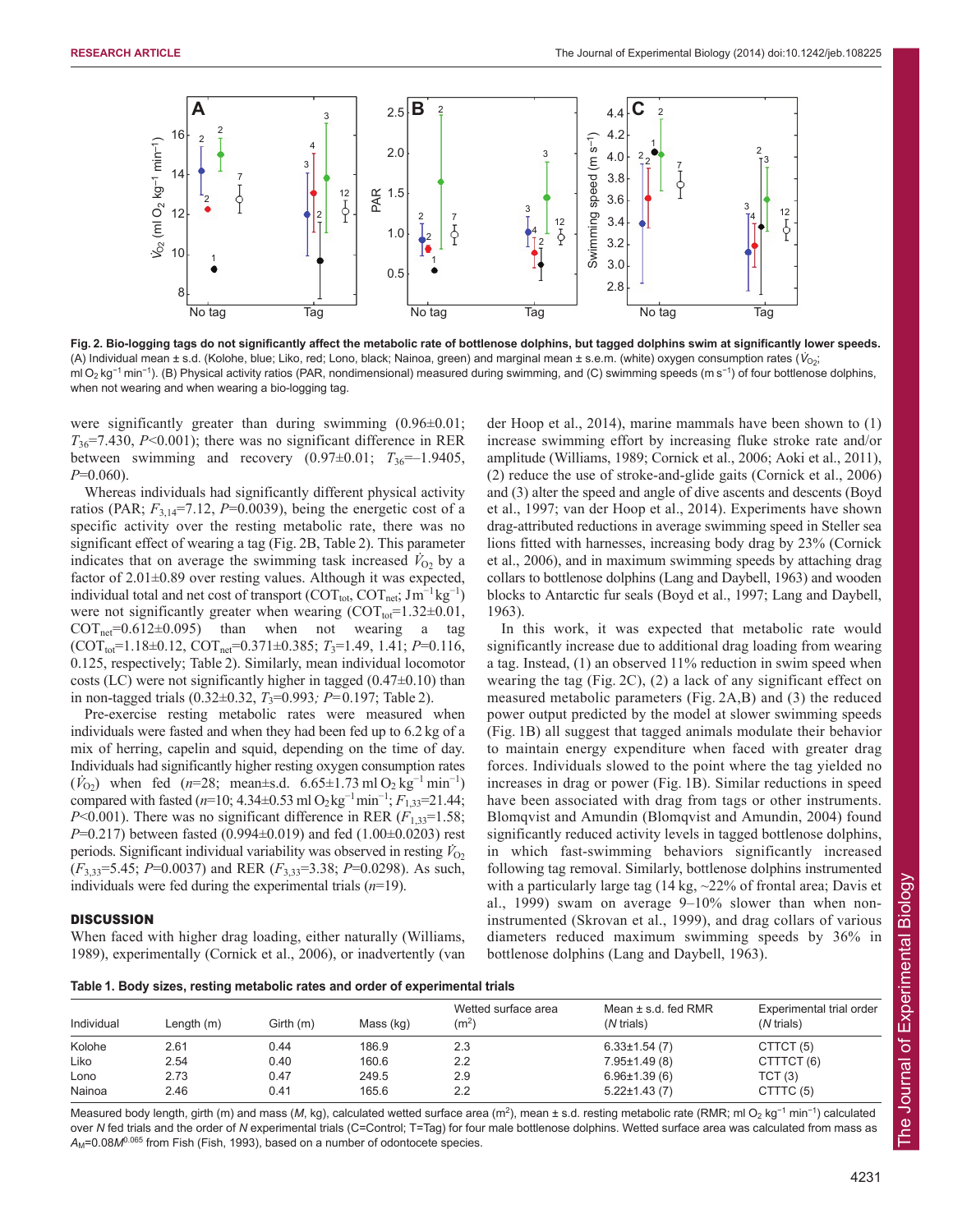

**Fig. 3. Experimental setup.** (A) Dockside setup of a bottlenose dolphin wearing a DTAG2 in the respirometry system (see the Materials and methods for full description), (B) the 44 m swimming track departing from and returning to the respirometry dome, and (C) the phases over which respirometry-based oxygen consumption rates were measured from four bottlenose dolphins Thick horizontal black lines represent time periods during which individuals were breathing in the respirometer (Breathe) or performing the swimming task of specific distances (Swim). Black dots represent pauses between specific laps in which individuals returned to the respirometer for two to three breaths.

Optimal swimming speed is a function of drag, but not of buoyancy or dive depth (Suzuki et al., 2014), and is proportional to (resting metabolic rate/drag)<sup>-3</sup> (Alexander, 1999; Sato et al., 2010). Based on this relationship, the influence of tag-related drag should have decreased optimal swimming speeds in our experimental animals by 1.8% on average. Given that (1) the dolphins in this study were swimming at speeds much greater than optimal (observed 2.9–4.3 m s<sup>-1</sup> versus estimated optimal 1.6–1.9 m s<sup>-1</sup>), (2) metabolically optimal (within  $10\%$  of COT<sub>min</sub>) speeds of bottlenose dolphins are  $1.9-3.2 \text{ m s}^{-1}$  (Yazdi et al., 1999) and (3) drag increases with the square of speed, it is not surprising that a greater reduction in speed was observed.

The swimming speeds of experimental trials were within routine swimming speeds of *T. truncatus* in aquaria  $(1.2-6.0 \text{ m s}^{-1})$ ; Fish, 1993) and while free-swimming  $(1.6–5.6 \text{ m s}^{-1})$ ; Rohr et al., 2002). Experimental studies have determined minimum COT ( $\text{COT}_{\text{min}}$ ) to occur at 2.1 and 2.5 m s<sup>−</sup><sup>1</sup> (Williams et al., 1993; Yazdi et al., 1999). Although dolphins in this study swam above reported  $\text{COT}_{\text{min}}$ speeds (at  $2.9-4.3 \text{ m s}^{-1}$ ), they remained in the metabolically optimal

range of swimming speeds for 33% of trials and showed a comparable average COT of 1.28 J m<sup>-1</sup> kg<sup>-1</sup> [compared with 1.29 and  $1.16 \text{ J m}^{-1} \text{ kg}^{-1}$  (Williams et al., 1993; Yazdi et al., 1999)].

In this experiment the animals were required to swim completely submerged in order to capture all breaths in the respirometry dome (Fig. 3), thereby limiting the duration of the swimming phase. Previous studies (Taylor et al., 1987; Williams et al., 1993) conducted exercise tests on a number of mammal species over a minimum of 3 to 5 minutes, although  $\dot{V}_{02}$  half times have yet to be established for marine mammals. As such, the swimming trials conducted in this experiment probably do not allow individuals to reach steady-state oxygen consumption.

Whereas the tagged and untagged metabolic parameters measured during the experiment did not differ, they agree with previous studies on bottlenose dolphins. Mean fasted  $(4.34 \pm 0.53 \text{ ml O}_2 \text{ kg}^{-1} \text{ min}^{-1})$  and fed (6.65±1.73 ml O<sub>2</sub> kg<sup>-1</sup> min<sup>-1</sup>) resting metabolic rates (Table 1) fall within the range of those reported over the last 60 years  $(4.0-7.6 \text{ ml } O_2 \text{ kg}^{-1} \text{ min}^{-1}$ ; see table 3 in Yazdi et al., 1999). It is not surprising that individuals showed different levels of physical fitness,

| Table 2. Oxygen consumption rates, physical activity ratios, respiratory exchange ratios and costs of transport |  |  |  |  |  |
|-----------------------------------------------------------------------------------------------------------------|--|--|--|--|--|
|-----------------------------------------------------------------------------------------------------------------|--|--|--|--|--|

|                                                                           | No tag               | Tag                    | $F_{\text{tag (1,14)}}$ | $P_{\text{tag}}$   |
|---------------------------------------------------------------------------|----------------------|------------------------|-------------------------|--------------------|
| Resting $V_{O_2}$ (ml O <sub>2</sub> kg <sup>-1</sup> min <sup>-1</sup> ) | 7.04±1.71            | $7.01 \pm 2.10$        | 0.08                    | 0.787              |
| Swim $V_{O2}$ (ml O <sub>2</sub> kg <sup>-1</sup> min <sup>-1</sup> )     | $13.2 \pm 2.2$       | $12.4 \pm 2.4$         | 0.46                    | 0.508              |
| Recovery $V_{O2}$ (ml O <sub>2</sub> kg <sup>-1</sup> min <sup>-1</sup> ) | $13.4 \pm 2.4$       | $13.7 \pm 3.5$         | 0.01                    | 0.922              |
| <b>PAR</b>                                                                | $2.10 + 1.11$        | 1.96±0.79              | 0.04                    | 0.840              |
| <b>RER</b> slope                                                          | $(7.60 \pm 7.33)E-6$ | $(9.13 \pm 8.17)E - 6$ | 0.08                    | 0.781              |
| <b>RER</b> intercept                                                      | $0.967 \pm 0.017$    | $0.961 \pm 0.013$      | 0.69                    | 0.419              |
| Total COT $(J m^{-1} kq^{-1})$                                            | $1.18 \pm 0.12$      | $1.32 \pm 0.14$        | 1.493 <sup>a</sup>      | $0.116^{b}$        |
| Net COT $(J \, m^{-1} \, kq^{-1})$                                        | $0.371 \pm 0.385$    | $0.612\pm0.095$        | $-1.44$ <sup>a</sup>    | $0.125^{b}$        |
| Locomotor cost contribution (%)                                           | $0.32 \pm 0.32$      | $0.47 \pm 0.10$        | $-0.993$ <sup>a</sup>   | 0.197 <sup>b</sup> |

**Mean ± s.d. oxygen consumption rates (** $\dot{V}_{\text{O}_2}$ ) during rest, swim and recovery phases; physical activity ratio (PAR); slopes and intercepts fit to the respiratory exchange ratio (RER) during post-exercise recovery; total and net cost of transport (COT); and the contribution of locomotor costs to COT in four male bottlenose dolphins performing a swimming task while not wearing and while wearing a bio-logging tag. Test (*F* and *t*) and *P* statistics are for the effect of tag in two-way ANOVA with no interaction.

<sup>a</sup> $t_3$  value; <sup>b</sup>P value.

The Journal of Experimental Biology

The Journal of Experimental Biology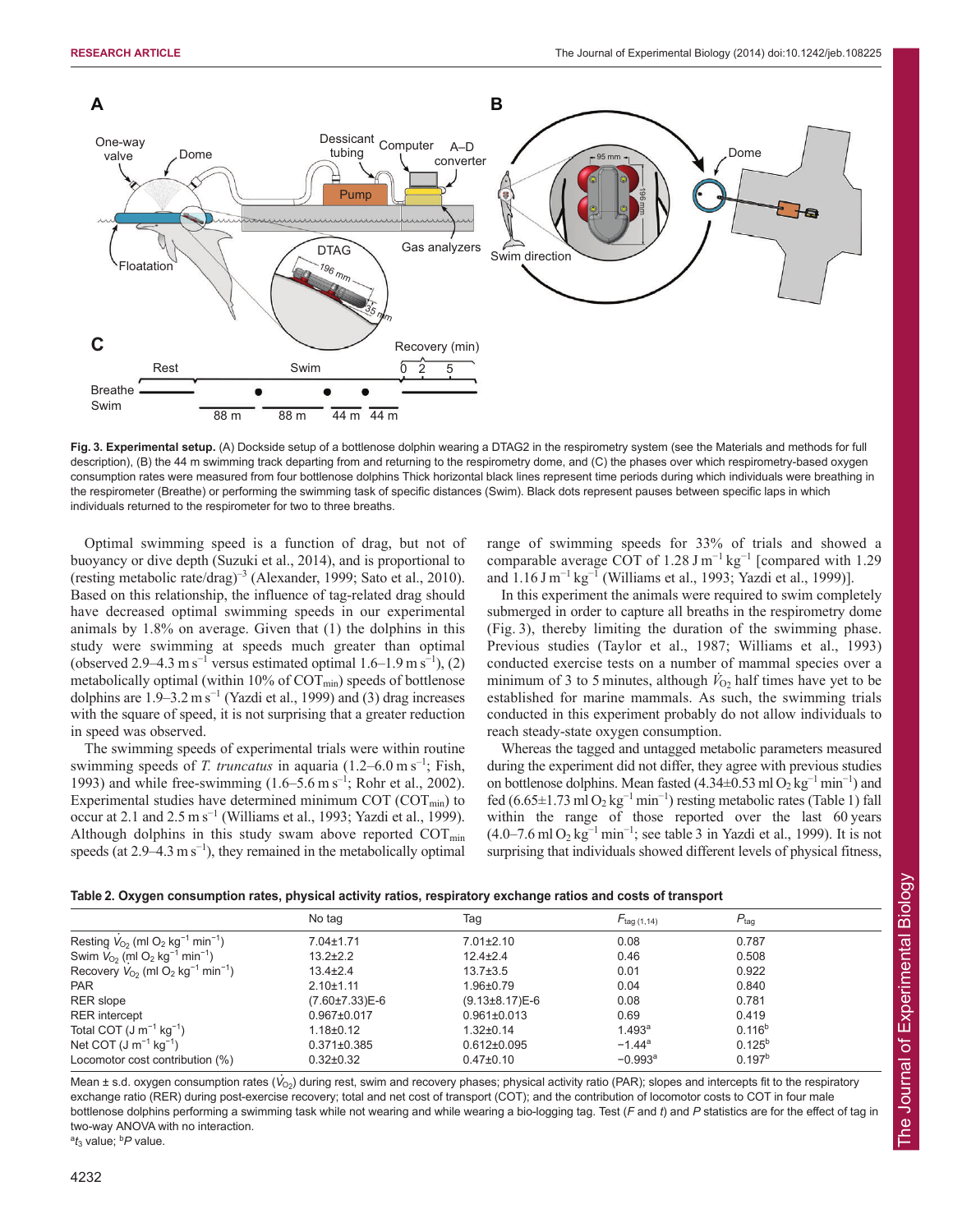as evidenced by significant individual variability in the effect of exercise on oxygen consumption rates (PAR) and recovery from exercise (slope of RER). It was expected that total and net COT would be greater for each individual when wearing a tag, given the decrease in speed and no difference in metabolic rate. High variability in both  $\dot{V}_{O_2}$  and swimming speed probably affects the ability to detect statistically significant differences. However, mean  $\text{COT}_{\text{tot}}$ ,  $\text{COT}_{\text{net}}$ and locomotor cost contributions are increased when tagged (Table 2); net COT in particular is nearly double in instrumented individuals. COT was one of the few metabolic parameters that was not significantly different between individuals, which reinforces the frequent use of this measure for inter-individual and inter-species comparisons (Tucker, 1970; Schmidt-Nielsen, 1972; Williams, 1999). Tagged  $(6.52 \pm 1.42 \text{ W kg}^{-1})$ , non-tagged  $(7.83 \pm 1.66 \text{ W kg}^{-1})$  and predicted  $(9.22 \pm 1.99 \text{ W kg}^{-1})$  power estimates fall well within the range  $(0.3-23.7 \text{ W kg}^{-1})$  of mass-specific power estimates for *T. truncatus* using a variety of modeling methods across speeds 1–6 m s<sup>−</sup><sup>1</sup> (reviewed by Fish et al., 2014). Power may be separately estimated from  $O_2$  consumption rates, in which tagged  $(5.72 \pm 0.27 \,\text{W kg}^{-1})$  and non-tagged power  $(4.54 \pm 0.26 \,\text{W kg}^{-1})$  are slightly greater than those calculated in Yazdi et al. (Yazdi et al., 1999), but within the range of power measured at higher speeds  $(2.9 \text{ m s}^{-1})$  in Williams et al. (Williams et al., 1993). The disparity in power estimates from mechanical models and oxygen consumption measurements is an issue that remains unresolved in the field (Daniel, 1991).

Importantly, failure to demonstrate a statistically significant difference in metabolic parameters does not allow for the complete dismissal of instrument effects on metabolic rate, especially when considering limited sample sizes. It is possible that reduced swimming speeds observed in this study might be due to factors other than instrument drag and energy economy, potentially limiting the application of these results to wild populations. Interpretation of the swimming task by the dolphins might have been variable, as the discriminatory stimulus provided to animals was for a 'fast swim', although not at a specific pace. Individuals may have experienced additional wave drag from near-surface swimming (Hertel, 1969), required by the experimental protocol and limited by the depth of the study site.

The observed behavioral impacts of tag-associated drag remain applicable to wild animals. In certain scenarios, wild animals might be able to modulate their swimming behaviors without affecting fitness (prey capture, or competition with non-tagged conspecifics). However, animals might not be able to reduce their top velocities or acceleration; especially during high-speed pursuits chasing active prey (Aguilar Soto et al., 2008), the energetic cost due to extra drag would be considerable. In a social context, cohesion is often maintained between tagged and non-tagged members of a social group (Wursig, 1982), which would require increased power output and metabolic cost by tagged individuals to sustain pace (Fig. 1A,B). It is likely that tradeoffs between managing additional energy expenditure are balanced with the demands that foraging and social behaviors require: despite 13% and 10% slower ascent and descent rates during dives, respectively, Northern elephant seals with added drag experienced 65% increases in field metabolic rate (Maresh et al., 2014). The short-term nature of the suction cup archival tags used here provides confidence that any metabolic or behavioral tag effects would occur over an extremely short proportion of a subject's life and that these effects would probably not carry over after the tag has fallen off. In addition to these concerns of animal welfare and scientific ethics, data reliability must be considered: it is crucial to ensure that tagged individuals exhibit normal behaviors for measurements to be meaningful and representative of the remainder of the population (e.g. Wilson and McMahon, 2006).

Although the scope of this study limits the creation of hard design rules with respect to tag size and increased drag loading, the results presented here continue to support the argument for the creation of tags that minimize drag loading on the animal. The tag used in this study is an older generation model, the DTAG2. Modeled and measured drag forces on the current DTAG3 model have been described by Shorter et al. (Shorter et al., 2014), in comparison with two alternative model designs. The current DTAG3 is one-third smaller than the DTAG2 (frontal area  $24 \text{ cm}^2$ ), with smaller suction cups (4.5 $\times$ 1.5 cm, diameter  $\times$  height) holding the tag close to the attachment surface, thereby minimizing lift forces. A more streamlined urethane housing containing all of the tag elements (electronics, VHF and flotation) minimizes geometric disruptions in the flow around the housing, reducing drag forces. Similar to previous papers on tag design (Bannasch et al., 1994; Culik et al., 1994; Hazekamp et al., 2010; McMahon et al., 2011; Jones et al., 2013), the study by Shorter et al. (Shorter et al., 2014) suggests that tag designs should: (1) minimize frontal cross-sectional areas and maintain a smooth exterior to reduce drag; (2) cover suction cups or other exposed features to reduce flow stagnation and wake generation; and (3) reduce lift by minimizing the attachment area and by adding flow channels or spoilers to reduce differences in flow speed above and below the housing, or redirect flow to counter lift.

In order to establish acceptable limits of drag associated with instrumentation (e.g. the 3% or 5% rules for birds), additional studies investigating the degree of impact of different amounts of drag loading are required and are underway.

## **CONCLUSIONS**

Wearing a tag during the prescribed swimming task presented in this work resulted in no detectable effect on the oxygen consumption rate of bottlenose dolphins. Behavioral changes in the form of reduced swimming speed appear to be a mechanism by which individuals avoid increased energy expenditure from tag-induced drag. Further studies to (1) measure differences in energy consumption when swimming at consistent, established speeds; (2) identify thresholds below which tag size does not affect metabolic cost; and (3) investigate individual response to increased drag via modulation of kinematics and swimming speed are currently underway and will better link the potential tradeoffs observed in this study.

# MATERIALS AND METHODS CFD and conceptual model

A conceptual model was used to compare theoretical drag forces on instrumented and non-instrumented dolphins. Dolphin body drag  $(D_d; N)$  was estimated based on the conventional model of a turbulent flat plate (Hoerner, 1965; Webb, 1975; Fish and Rohr, 1999) with specific dimensions and estimated surface areas of the four dolphins used in the experiment (Table 1). The additional drag force imparted to the animal by the DTAG2 was estimated with computational fluid dynamics (CFD) simulations using STAR-CCM+ (version 9.04). This commercial code (STAR-CCM+, 2014) solves the transport equations for continuity and three-dimensional (3D) momentum on a very fine 3D mesh. The two-layer Reynolds–Averaged Navier–Stokes (RANS) approach for the solution of the k-ε transport equations was used to model turbulence (Rodi, 1991; STAR-CCM+, 2014). All simulations used trimmed cell mesh (9.6 m cells) with an extra mesh refinement in the region located under the tag and a prismatic cell layer at the wall (Fig. 4A). In order to achieve comparable simulation results to those presented by Shorter et al. (Shorter et al., 2014), the overall simulation domain consisted of a 1.7-m-long duct with a  $0.4 \text{ m} \times 0.4 \text{ m}$  square cross-section. During all of the simulations, the tag was located 1 m from the inlet with real wall (no slip) flow conditions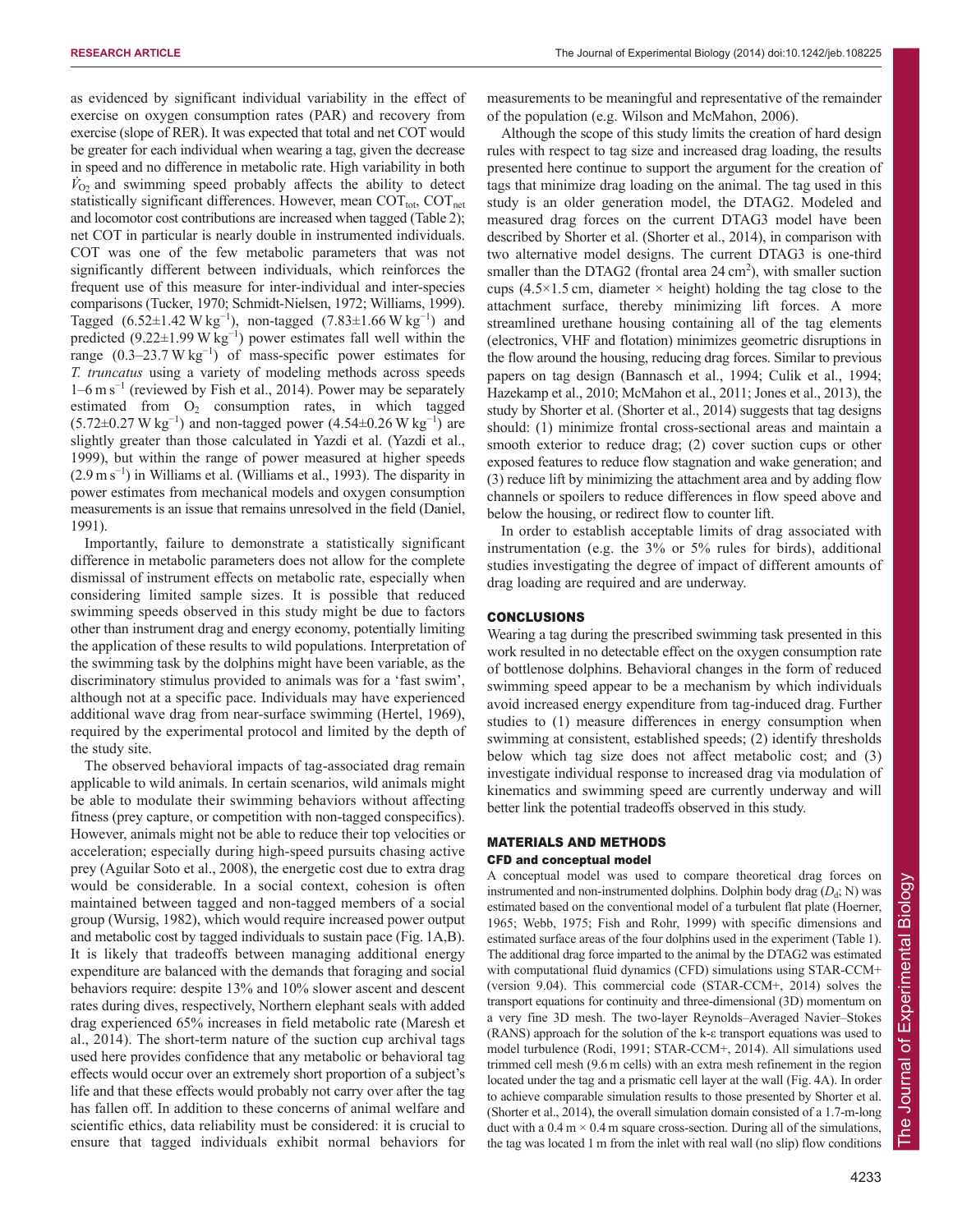

**Fig. 4. Lift and drag forces on a DTAG2 increase with speed.** (A) Lift (red) and drag (black) forces (N) on a DTAG2, and (B) flow visualization at uniform velocity profiles of 2, 4 and 6 m s<sup>-1</sup> from computational fluid dynamics (CFD) simulations using STAR-CCM+ (version 9.04) over 9.6 m cells, with extra mesh refinement in the region located under the tag (A). See main text for further CFD details.

on the lower wall, and ideal wall (free slip) conditions on the side and upper walls. Mesh sensitivity was performed using three different meshes (coarse, medium and fine) with 2 million, 9.6 million and 18 million cells, respectively. Variation in drag and lift forces from medium to fine mesh was  $\sim$ 1%. To estimate the inlet velocity profile effect, sensitivity analyses were performed on a shorter domain with the tag located 0.15 m from the inlet using two velocity profiles, fully developed and uniform, both with mean flow velocities of  $4 \text{ m s}^{-1}$ . The drag and lift forces from simulation with the fully developed flow were 15% and 10% lower than from uniform flow, respectively. Simulations using a uniform velocity profile were then conducted at mean flow velocity profiles of 2, 4, 6, 8 and  $10 \text{ ms}^{-1}$ . For all simulations, the side forces were considered as self-compensating, because of the tag symmetry. A polynomial function was used to interpolate forces at flow speeds between simulated points (Fig. 4B).

Total drag  $(D_T)$  on an individual was the theoretical drag on each dolphin body  $(D_d)$ , plus the contribution of the tag  $(D_t)$  when applicable:

$$
D_{\rm T} = D_{\rm d} + D_{\rm t} \,, \tag{1}
$$

$$
D_{\rm T} = \frac{1}{2} \rho U^2 A_{\rm M} C_{\rm D} + D_{\rm t} \,, \tag{2}
$$

where  $\rho$  is fluid density (seawater; 1025 kg m<sup>-3</sup>); *U* is swimming speed (m s<sup>-1</sup>);  $A_M$  is the wetted surface area of each dolphin calculated from mass  $(M)$  as in Fish (Fish, 1993) (0.08 $M^{0.065}$ ; Table 1); and  $C_0$  is the profile (Blake, 1983; van der Hoop et al., 2014) drag coefficient.

Locomotory power  $(P_L; W)$  was estimated for each drag condition (tag and no tag) as:

$$
P_{\rm L} = \frac{D_{\rm T} U}{\eta},\tag{3}
$$

with an efficiency factor η of 0.15 (Fish, 1993; Fish and Rohr, 1999).

Drag augmentation factors (see e.g. Fish, 1993; Fish and Rohr, 1999) were omitted as theoretical drag forces from the basic model alone agreed with those of post-parturition female (Noren et al., 2011) and noninstrumented bottlenose dolphins (Skrovan et al., 1999) estimated by glide deceleration. Locomotor power requirements were similar to those calculated by Fish (Fish, 1993) with a hydromechanical model [i.e. following Chopra and Kambe (Chopra and Kambe, 1977)].

The model was populated with observed swimming speeds of individuals in tagged and non-tagged conditions. This conventional illustrates our hypothesis and supports our experimental setup and approach by (1) estimating the drag forces and power requirements likely experienced during experimental swimming trials; and (2) assessing the potential energetic benefits achieved by reducing swimming speed when wearing a tag.

## Experiment

To test the null hypothesis that wearing a tag does not affect metabolic rate, cost of transport, or swimming behaviors, four captive male *T. truncatus* (Table 1) were trained to perform a fully submerged swim around a set course and surface exclusively in a metabolic dome (Fig. 3), either noninstrumented or while wearing a bio-logging tag (DTAG2; Fig. 3). The individual determined the pace of the swimming task, i.e. swimming speed was not prescribed, and no speed target was provided. The order of tagged versus control (i.e. non-tagged) trials was determined randomly, and was made more random by certain trials being unusable when an individual breathed outside of the dome. Metabolic rate was measured for the duration of each trial, consisting of pre-exercise rest, swim and recovery phases. Animals were inactive under the respirometry dome during rest and recovery phases (Fig. 3C). The swimming course consisted of a 44 m circumference oval loop departing from and returning to the dome (Fig. 3B). Each trial consisted of six laps (Fig. 3C): two double laps, separated by two to three breaths in the respirometer, and two single laps, again separated by two to three breaths between excursions. The swimming phase was 1–1.5 min in duration, with average breath hold durations of 19 s (range 10–28 s). Animals were reinforced throughout the trial with positive encouragement and tactile stimulation, and with up to 1.8 kg of a mix of capelin, herring and squid 5min into the recovery phase. Tags were attached by hand on the dorsal midline halfway between the blowhole and dorsal fin.

## Tags

The DTAG2 is a bio-logging tag equipped with depth and temperature sensors, three-axis accelerometers and magnetometers sampling at 50 Hz, and two hydrophones sampling at 192 kHz (Johnson and Tyack, 2003). A polyethylene casing houses the electronics, a syntactic foam float to provide positive buoyancy, a VHF radio beacon with a 44 cm antenna for tracking and four  $6.3 \times 2$  cm (diameter  $\times$  height) suction cups for attachment (Fig. 3A,B). The fully assembled tag weighs  $350$  g in air and has a frontal area of  $38 \text{ cm}^2$ ,  $\sim$ 3% of the frontal area of the smallest tagged dolphin based on girth.

#### Respirometry

A floating transparent acrylic dome (59 l internal volume; Stock no. 02- PD250CA-1687, California Quality Plastics Inc., Ontario, CA, USA) with circumferential buoyancy was used to collect respiratory gases and determine the rate of oxygen consumption  $(V_{O_2}; \text{ml } O_2 \text{ min}^{-1})$  and carbon dioxide production ( $V_{\text{CO}_2}$ ; ml CO<sub>2</sub> min<sup>-1</sup>) by flow-through respirometry (Fig. 3A). A mass flow-meter (Flow Kit Model FK500, Sable Systems International, Las Vegas, NV, USA) pulled air into the dome through a tube (~1 l volume) connected to a low-resistance one-way valve at flow rates between 400–500 l min<sup>−</sup><sup>1</sup> . A subsample of this gas was passed via Nafion tubing to fast-response  $O_2$  and  $CO_2$  analyzers (ML206, Harvard Apparatus, Holliston, MA, USA), with data recorded at 20 Hz and saved to a laptop computer. The gas analyzers were calibrated before and after the experiment, using a commercial mixture of 5%  $O_2$ , 5%  $CO_2$  and balance N<sub>2</sub>; and before and after each experimental trial, using ambient air.

Whereas the mass flow meter automatically corrected to standard temperature and pressure (STP), post-processing was required to correct all volumes to standard temperature, pressure and dryness (STPD). Flow was corrected for humidity by:

$$
Flow = \frac{(BP - WVP)}{BP},
$$
 (4)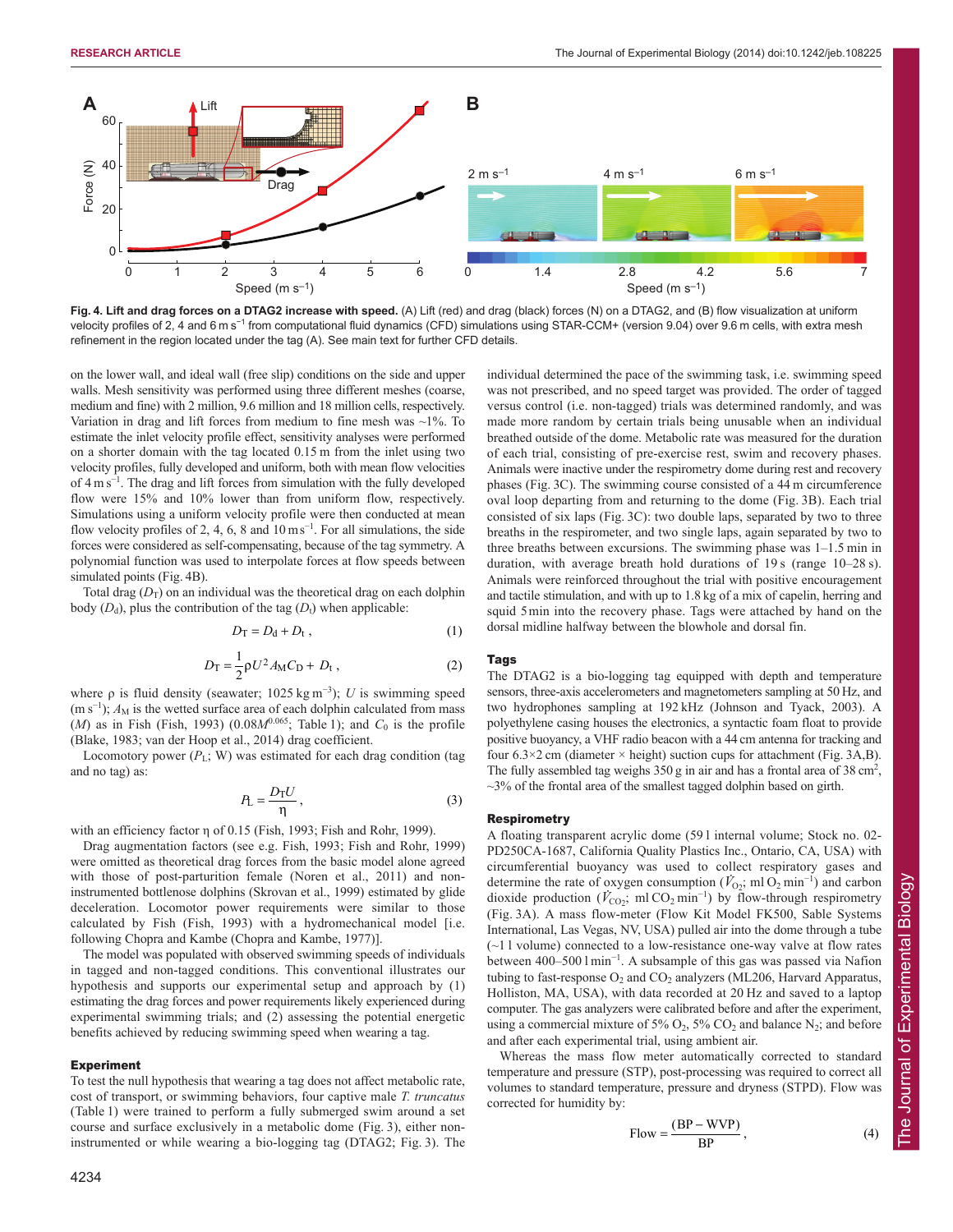where BP was the average daily barometric pressure and WVP is water vapor pressure estimated from the Antoine equation using the average daily air temperature (grand mean 25.4°C, daily range 21–29°C). Relative humidity (Rh) was assumed to be 100% in the dome due to regional air humidity measurements (grand mean 66.2%, daily range 44–97%) and the effect of exhalation. Assuming 90% Rh instead of 100% Rh resulted in a difference of 0.3% for flow rate and 0.5% for instantaneous  $\dot{V}_{02}$ , indicating little sensitivity to this parameter.

The accuracy of the respirometry system was determined by simultaneous  $N_2$ - and  $CO_2$ -dilution tests (Fahlman et al., 2005), in which differences between the observed and expected values were within  $2\%$ . Addition of  $CO<sub>2</sub>$ confirmed minimal losses by dissolution in seawater (Fahlman et al., 2005). The effective volume of the system was 53 l, including the volume of the respirometer and the plastic hose to the analyzers (Bartholomew et al., 1981). With a flow rate of 450 l min<sup>-1</sup>, this resulted in a time constant of 0.11 min. The time required to reach a 95% fractional transformation to a new steady state was 3.2 times this time constant, or 21 s (Fahlman et al., 2004).

From measured gas concentrations,  $\dot{V}_{\text{O}_2}$  (ml O<sub>2</sub> kg<sup>-1</sup> min<sup>-1</sup>) was calculated as:

$$
\dot{V}_{\text{O}_2} = \frac{\dot{V}_e \times (F_i - F_e)}{1 - F_i (1 - \text{RQ})},\tag{5}
$$

where  $\dot{V}_e$  is the excurrent flow rate;  $F_e$  and  $F_i$  the excurrent and incurrent fractions of O2, respectively; and RER the respiratory exchange ratio ractions of  $\sigma_2$ , respectively, and *KER* the respiratory exeminge ratio  $(\dot{V}_{CO_2}/\dot{V}_{O_2})$  (Koteja, 1996). Mass-specific average  $\dot{V}_{O_2}$  and  $\dot{V}_{CO_2}$  were calculated for each phase by dividing the integrated instantaneous  $O_2$  consumption or  $CO<sub>2</sub>$  production rates, respectively, over the duration (min) of the rest, swim (entire duration; i.e. time spent submerged and at the surface) and the first two minutes of the recovery (0–2 min after exercise) phase. Least-square linear regression analysis on the two-minute recovery phase RER was used to determine whether drag loading had an effect on the initial anaerobic metabolism (intercept) or the rate of return to resting values (slope).

The physical activity ratio (PAR; nondimensional) was calculated to detect the energetic cost of a specific activity over an individual's reference level (resting metabolic rate). In doing so, PAR controls for daily variability and for individual size and energy efficiency (Schutz et al., 2001). This method differs from the concept of metabolic equivalents (METs) only in that the resting energy expenditure is measured rather than estimated (Schutz et al., 2001; Byrne et al., 2005). PAR was calculated as the ratio of  $\dot{V}_{02}$ during the swimming period and the pre-exercise rest period of a given trial.

Mass-specific cost of transport (COT;  $J m^{-1} kg^{-1}$ ) describes the energetic cost of covering a unit distance per unit mass (Schmidt-Nielsen, 1972) and was calculated as the average mass-specific metabolic rate during the swim and two-minute recovery phases combined (ml  $O_2$  kg<sup>-1</sup> min<sup>-1</sup>; the exercise metabolic rate) divided by average swimming speeds (m s<sup>-1</sup>). The average energy conversion for lipid, protein and carbohydrate sources of 20.1 J ml<sup>-1</sup> O<sub>2</sub> was used (Schmidt-Nielsen, 1997).

Both maintenance costs and locomotor costs (LC) contribute to cost of transport. The net cost of transport ( $\text{COT}_{\text{net}}$ ; J m<sup>-1</sup> kg<sup>-1</sup>) can be calculated to provide a measure of locomotor cost normalized for both body mass and swimming speed (Williams, 1989; Rosen and Trites, 2002):

(Exercise metabolic rate – Resting metabolic rate)  
\n
$$
COT_{net} = \frac{\times \text{ Energy conversion factor}}{\text{Swinning speed}}.
$$
 (6)

The contribution of LC to COT is then COT<sub>net</sub> divided by COT. It is hypothesized that COT and COT<sub>net</sub> would be greater and that LC would have larger contributions to COT in tagged trials.

#### Statistical analysis

To test whether individuals became conditioned to the respirometry apparatus or experimental protocol, linear models were fitted to swimming  $V_{O_2}$  and swimming speed versus trial number for each individual. Two-way ANOVA without interaction were used to test for the effect of individual and feeding condition (i.e. fasted or fed) on resting oxygen consumption rates  $(\dot{V}_{02}; \text{m10}_2 \text{kg}^{-1} \text{min}^{-1})$  and RER in rest periods. Two-way ANOVA without interaction were also used to test for the effect of wearing a tag on each

individual's oxygen consumption rates  $(\dot{V}_{02})$  during the three trial phases (rest, swim, recovery) and PAR, and on least-square linear regression slopes and intercepts of RER over the recovery phase. Two-sample *t*-tests were used to compare RER between resting and swimming, and between swimming and recovery periods. One-sided paired *t*-tests were used to determine whether average COT, COT<sub>net</sub> and LC for each individual were significantly greater when tagged versus not tagged. Swimming speed was estimated by dividing the distance of the swimming track (44 m) by the time required for an individual to complete each lap or set of laps. Two-way ANOVA without interaction were used to test whether swimming speeds of each individual were significantly different in tagged than in non-tagged trials. All data processing, statistical analyses and modeling were coded in MATLAB (R2011a; MathWorks, Inc., Natick, MA, USA).

#### **Acknowledgements**

The authors give special thanks to Dolphin Quest Oahu, whose dolphin interactive facility at The Kahala Hotel & Resort served as a crucial, controlled research environment for this study. The collection of these data for the benefit of wild populations would not have been possible without the support of Dolphin Quest, their expert animal behaviorists and the amazing animals in their care. The study protocol was approved by WHOI Institutional Animal Care and Use Committee.

#### **Competing interests**

The authors declare no competing financial interests.

#### **Author contributions**

J.v.d.H., A.F., K.A.S., V.P., J.R.-L. and M.J.M. developed concepts; J.R.-L. directed animal husbandry and training; J.v.d.H., A.F., K.A.S., V.P., T.H. and J.R.-L. performed experiments and simulations; J.v.d.H. and A.F. processed and analyzed data; J.v.d.H., A.F., K.A.S., V.P., T.H., J.R.-L. and M.J.M. wrote the manuscript.

#### **Funding**

This project was funded by the National Oceanographic Partnership Program [National Science Foundation via the Office of Naval Research, N00014-11-1- 0113]. Dolphin Quest provided kind support of animals, crew and access to resources. J.v.d.H. was supported by a Postgraduate Scholarship from the Natural Sciences and Engineering Research Council of Canada.

#### **References**

- **Aguilar Soto, N., Johnson, M. P., Madsen, P. T., Díaz, F., Domínguez, I., Brito, A. and Tyack, P.** (2008). Cheetahs of the deep sea: deep foraging sprints in shortfinned pilot whales off Tenerife (Canary Islands). *J. Anim. Ecol.* **77**, 936-947.
- **Alexander, R. M.** (1999). Bioenergetics. One price to run, swim or fly? *Nature* **397**, 651-653.
- **American Society of Mammalogists** (1998). Guidelines for the capture, handling, and care of mammals as approved by the American Society of Mammalogists. *J. Mammal.* **79**, 1416-1431.
- **Aoki, K., Watanabe, Y. Y., Crocker, D. E., Robinson, P. W., Biuw, M., Costa, D. P., Miyazaki, N., Fedak, M. A. and Miller, P. J.** (2011). Northern elephant seals adjust gliding and stroking patterns with changes in buoyancy: validation of at-sea metrics of body density. *J. Exp. Biol.* **214**, 2973-2987.
- **Balmer, B. C., Wells, R. S., Howle, L. E., Barleycorn, A. A., McLellan, W. A., Ann Pabst, D., Rowles, T. K., Schwacke, L. H., Townsend, F. I., Westgate, A. J. et al.** (2014). Advances in cetacean telemetry: A review of single-pin transmitter attachment techniques on small cetaceans and development of a new satellite-linked transmitter design. *Mar. Mamm. Sci.* **30**, 656-673.
- **Bannasch, R., Wilson, R. P., and Culik, B. M.** (1994). Hydrodynamic aspects of design and attachment of a back-mounted device in penguins. *J. Exp. Biol.* **194**, 83- 96.
- **Bartholomew, G. A., Vleck, D. and Vleck, C. M.** (1981). Instantaneous measurements of oxygen consumption during pre-flight warm-up and post-flight cooling in Sphingid and Saturnid moths. *J. Exp. Biol.* **90**, 17-32.
- **Blake, R. W.** (1983). *Fish Locomotion*. Cambridge, UK: Cambridge University Press. **Blomqvist, C. and Amundin, M.** (2004). An acoustic tag for recording directional pulsed ultrasounds aimed at free-swimming bottlenose dolphins (*Tursiops truncatus*) by conspecifics. *Aquat. Mamm.* **30**, 345-356.
- **Boyd, I. L., McCafferty, D. J. and Walker, T. R.** (1997). Variation in foraging effort by lactating Antarctic fur seals: response to simulated increased foraging costs. *Behav. Ecol. Sociobiol.* **40**, 135-144.
- **Byrne, N. M., Hills, A. P., Hunter, G. R., Weinsier, R. L. and Schutz, Y.** (2005). Metabolic equivalent: one size does not fit all. *J. Appl. Physiol.* **99**, 1112-1119.
- **Chopra, M. G. and Kambe, T.** (1977). Hydromechanics of lunate-tail swimming propulsion. Part 2. *J. Fluid Mech.* **79**, 49-69.
- **Cornick, L. A., Inglis, S. D., Willis, K. and Horning, M.** (2006). Effects of increased swimming costs on foraging behavior and efficiency of captive Steller sea lions: Evidence for behavioral plasticity in the recovery phase of dives. *J. Exp. Mar. Biol. Ecol.* **333**, 306-314.